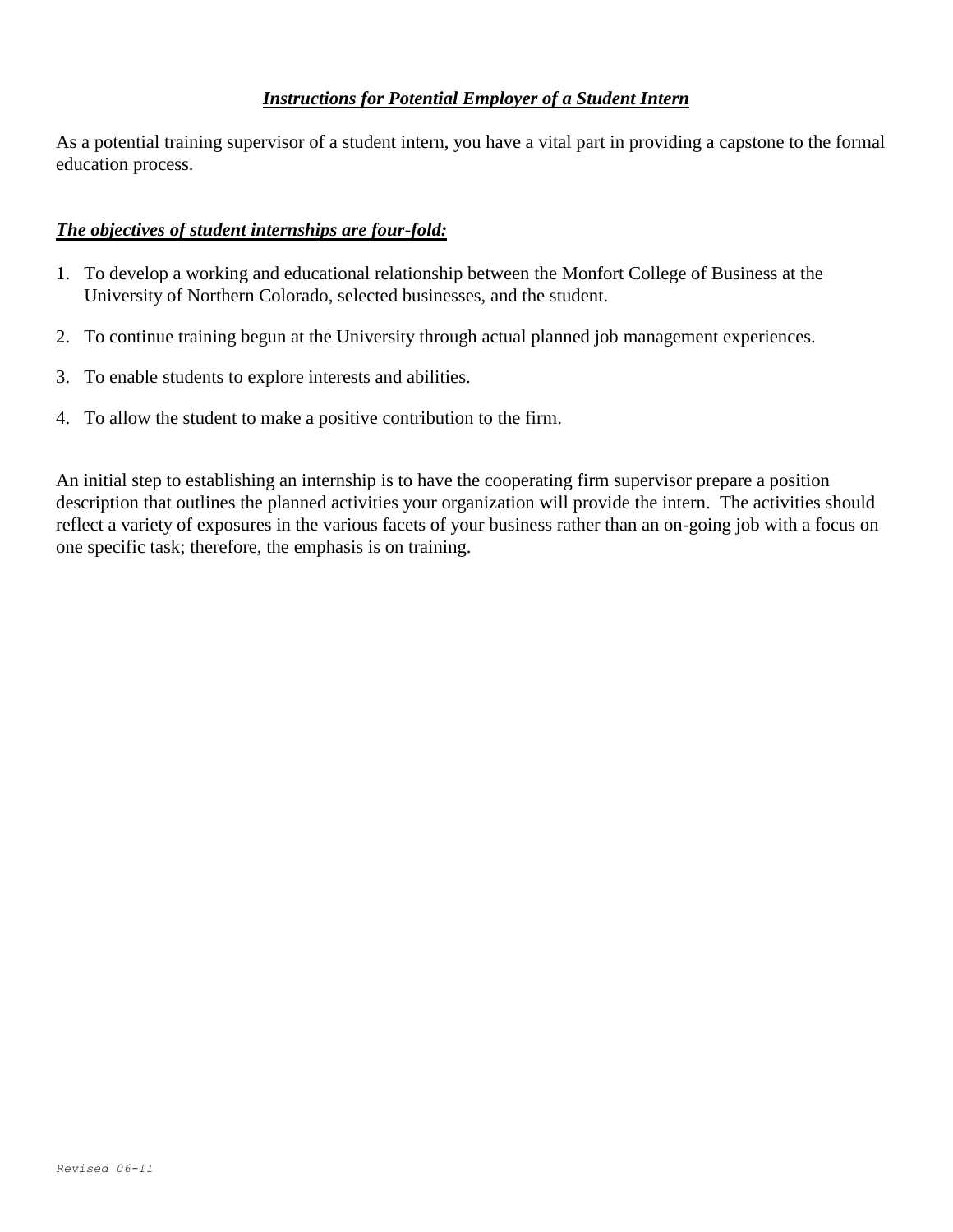## **POSITION DESCRIPTION**

| Directions: | will work.                                                 | A Position Description for the UNC Student Internship is a specific statement of the tasks<br>involved in the training of the intern and the conditions under which the training of the internship |                         |  |
|-------------|------------------------------------------------------------|----------------------------------------------------------------------------------------------------------------------------------------------------------------------------------------------------|-------------------------|--|
|             | <b>General Position Description:</b>                       |                                                                                                                                                                                                    |                         |  |
|             |                                                            |                                                                                                                                                                                                    |                         |  |
|             |                                                            |                                                                                                                                                                                                    |                         |  |
|             |                                                            |                                                                                                                                                                                                    |                         |  |
|             |                                                            |                                                                                                                                                                                                    |                         |  |
|             |                                                            |                                                                                                                                                                                                    |                         |  |
|             | <b>Duties and Responsibilities:</b>                        |                                                                                                                                                                                                    | <b>Percent of Time:</b> |  |
|             | <u> 1989 - Johann Stoff, amerikansk politiker (* 1908)</u> |                                                                                                                                                                                                    |                         |  |
|             |                                                            |                                                                                                                                                                                                    |                         |  |
|             |                                                            |                                                                                                                                                                                                    |                         |  |
|             |                                                            |                                                                                                                                                                                                    |                         |  |
|             |                                                            |                                                                                                                                                                                                    |                         |  |
|             |                                                            |                                                                                                                                                                                                    |                         |  |
|             |                                                            |                                                                                                                                                                                                    |                         |  |